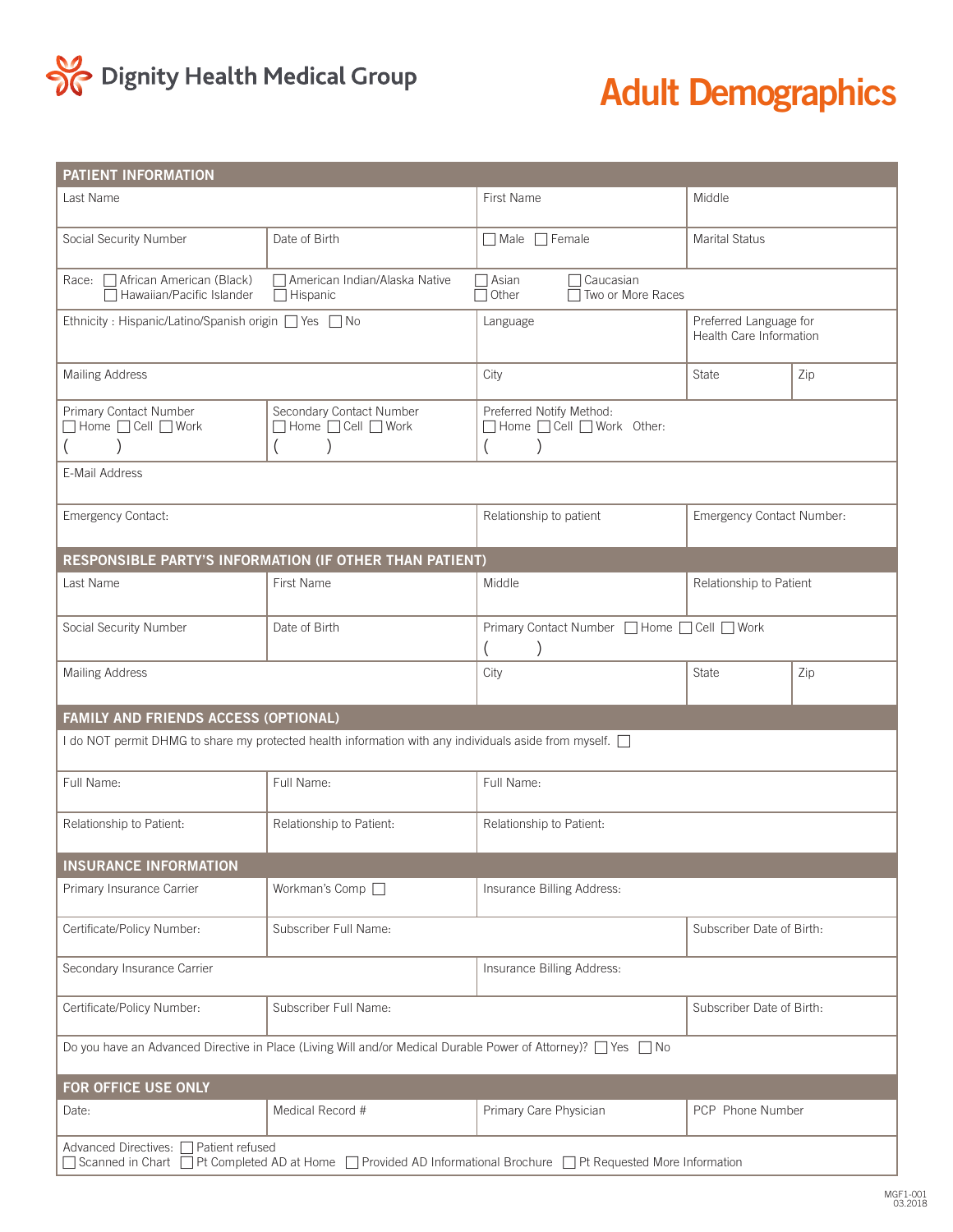

| <b>PATIENT NAME:</b> |
|----------------------|
| MRN:                 |
| DOB:                 |

**CANCELLATIONS, LATE PATIENTS, AND NO SHOWS**: Our goal at Dignity Health Medical Group is to maximize the time your provider spends with you and minimize your wait time. In order to do so, we have a standardized policy for no shows, cancellations, and late arrivals;

- **• Cancellation**: We require 24 hour notice of cancellation for any appointments.
- **• Late**: You will be considered late if you arrive 15 minutes after scheduled appointment time.
- **No Show**: If you do not arrive for a scheduled appointment and do not provide the office notice within at least 24 hours you will be considered a no show.
	- − No show #1- Documented
	- − No show #2- Warning letter mailed out to patient
	- − No show #3- Discharged from office
- **FAMILY AND FRIENDS**: You have the option to list 3 individuals which you give permission to know about appointment dates, times, and/or billing information. These individuals may NOT give consent for any in office procedures, immunizations, etc.
- **MEDICATION REFILLS**: Please contact your preferred pharmacy to request medication refills. Once the request has been received, refills will be completed within 3 business days.
	- **FINANCIAL RESPONSIBILITY**: This may include co-payments, co-insurance and services not covered or paid by your insurance carrier. This financial responsibility also applies if your insurance carrier is not contracted with Dignity Health Medical Group. **It is your responsibility to ensure that all services rendered by Dignity Health Medical Group on your behalf are paid in full within thirty (30) days of the statement date**

We do not change billing codes once they have been submitted to your insurance company.

Depending on your insurance coverage at the time of your visit to the clinic, you may be asked to make a deposit on your account prior to seeing a physician. Deposits will be applied toward charges incurred but may not represent payment in full for services. Additional charges may be warranted by use of x-ray, supplies, and/or more complex services as required for care.

It is important that you bring proof of insurance each time you visit the clinic. Failure to do so may result in your not being seen or being required to make a full payment at the time services are rendered. Please make every effort to let us know if your insurance carrier (primary or secondary insurance) or your personal information (home address, employer, and phone number) has changed since your last visit.

We understand that insurance coverage can be confusing and we are committed to helping you with any questions you may have. **Please feel free to call Patient Billing Services directly at 602.406.3860 or toll free at 877.877.8311.**